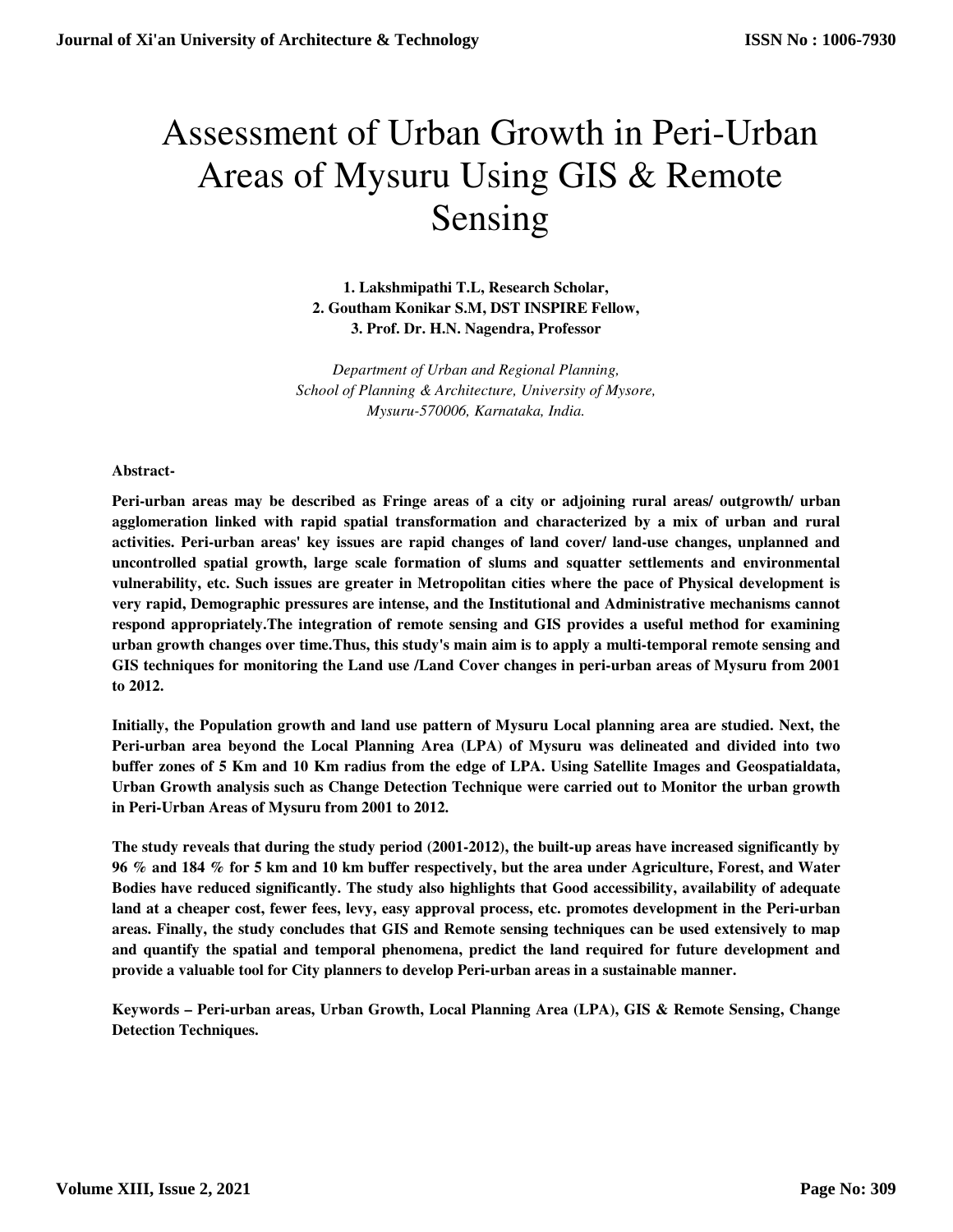# **I. INTRODUCTION**

Over the last two to three decades, the pattern of spatial growth and population absorption has changed significantly in India's Peri-urban areas. As the city grows horizontally beyond its legal jurisdiction, the demand for additional land and natural resources leads to a massive expansion of suburban areas, often encroaching vast areas of surrounding agriculture land and severely stressing rural areas adjacent to them. These changes have been the highest in the Metropolitan cities. Peri-urban locations are areas of intense land-use change, social and economic heterogeneity, contested natural resource use and occupational diversification (Narain 2013). A mixture of land characterizes peri-urban areas uses associated with a range of urban and rural livelihoods. Peri-urban areas are characterized by not only geographical but also social and institutional transition. Socially, Peri-urban areas are dynamic, wherein social forms are constantly created, modified and discarded (Iaquinta and Drescher 2000).

## **II. OBJECTIVES**

This study aims to apply a multi-temporal remote sensing and GIS techniques for monitoring the Land use /Land Cover changes in peri-urban areas of Mysuru from 2001 to 2012.

## **III. METHODOLOGY**

Initially, the Population growth and land use pattern of Mysuru Local planning area is studied. Next, the Peri-urban area beyond the Local Planning Area (LPA) of Mysuru was delineated and divided into two buffer zones of 5 Km and 10 Km radius from the edge of LPA. To identify and quality the built-up area and study the changes over time, we have collected the satellite images of 2 periods, i.e., LIS -3(Land Resource Information System) and CORTOSAT SIS-DP 2012 image (Space Information System for Decentralized Programme).Using the above Satellite Images and Geospatial data, Urban Growth analysis such as Change Detection Technique were carried out and change detection matrix table was built for 5 Km and 10 Km Buffer separately to monitor the urban growth in Peri-Urban Areas of Mysuru from 2001 to 2012.

# **IV. CASE STUDY OF MYSURU**

Mysuru was the capital of the former princely state of Mysore. It is situated in the southern part of Karnataka; it is located at 12º 18' N Latitude, and 76º39' E longitude, at an average elevation of 767 m above mean sea level.

# *4.1. Population Growth*

Mysuru is the third biggest city in the state of Karnataka covering an area of 128.42 sq. Kms with a population of 8.87 lakh in 2011 (Census of India, 2011). The city has grown extensively, and the growth rate is considerably high over the past decades. The population increase during 1971-1991 was due to increased heritage and culture as Mysuru became a regular feature on the tourism circuit. The growth in the decade of 1991-2001 and the last five years is largely due to the growth of IT and IT-enabled services in the city.

Mysuru urban agglomeration is among the fastest-growing Indian cities, with a decadal population growth rate of 25.19% with a population of 0.984 million (Census of India, 2011). Mysuru will become a Metropolitan city as the projected population for Mysore city will be 16.5 lakhs for 2021 & 21.00 lakhs for the planning period 2031. Similarly, for Nanjangud; the projected population is 95,000 for 2021 & 1.10 lakhs for the planning period. Thus, the total population for LPA will be 19.09 lakhs for 2021& 23.77lakhs by the year 2031.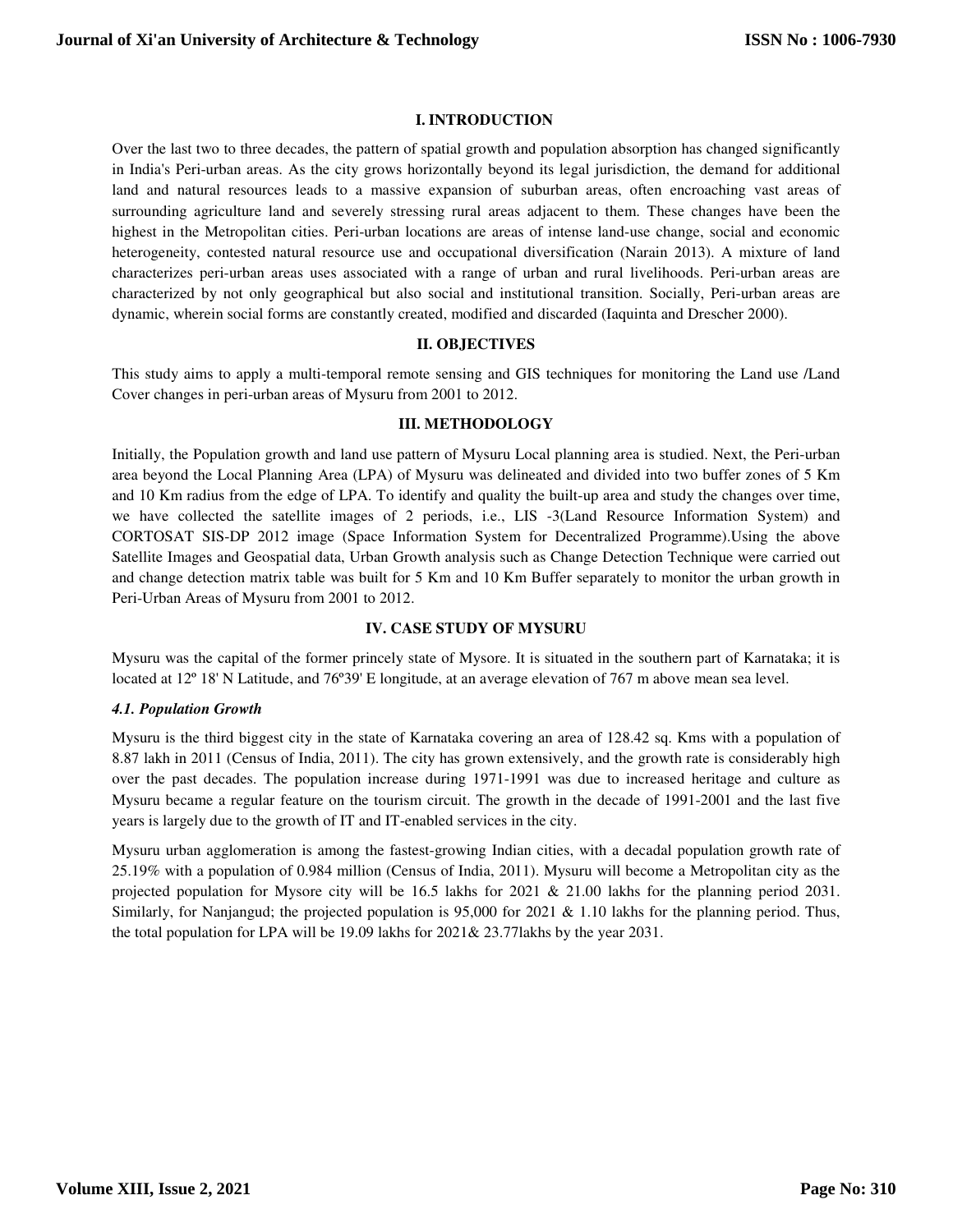| Year | <b>Population</b> | <b>Population variations</b> | Decadal growth  | <b>Annual exponential growth</b> |  |  |
|------|-------------------|------------------------------|-----------------|----------------------------------|--|--|
|      | (Lakhs)           | (Lakhs)                      | rate $(\% )$    | rate $(\% )$                     |  |  |
| 1901 | 0.68              |                              |                 |                                  |  |  |
| 1911 | 0.71              | 0.03                         | 4.41            | 0.43                             |  |  |
| 1921 | 0.84              | 0.13                         | 18.30           | 1.68                             |  |  |
| 1931 | 1.07              | 0.23                         | 27.38           | 2.42                             |  |  |
| 1941 | 1.50              | 0.43                         | 40.19           | 3.38                             |  |  |
| 1951 | 2.44              | 0.94                         | 62.67           | 4.86                             |  |  |
| 1961 | 2.54              | 0.10                         | 4.10            | 0.40                             |  |  |
| 1971 | 3.56              | 1.02                         | 40.16           | 3.38                             |  |  |
| 1981 | 4.79              | 1.23                         | 34.55           | 2.97                             |  |  |
| 1991 | 6.53              | 1.74                         | 36.33           | 3.10                             |  |  |
| 2001 | 7.86              | 1.33                         | 20.37           | 1.85                             |  |  |
| 2011 | 8.87              | 1.01                         | 12.85<br>$   -$ | 1.45                             |  |  |

**Table 1: Mysuru City population and growth rate from 1911 to 2011** 

(Source: Town Directory, Census of India, 2001 and Census of India 2011)

# *4.2 Spatial Growth and Dynamics*

Mysuru was the capital of the former princely state of Mysore. The population of Mysuru started to increase from 1799 onwards when the capital was shifted from Srirangapatna to Mysuru. Mysuru city had 19.20 Km<sup>2</sup> in 1901; it had rapidly increased to 106.27 Km<sup>2</sup> in 2001(Census of India, 2001 and City Development Plan). Currently, Mysuru city has 106.27 Km<sup>2</sup> areas under Municipal Corporation and 128.42 Km<sup>2</sup>underUrban Agglomeration (MC+OG). This demonstrates that the city has expanded significantly in the past 119 years.From the Land Use Analysis Table, the total area demarcated for a residential area in the current land use (2009) is about 7032.89 hectares,which constitutes about 25.24% of the total area. Whereas in Proposed land use of 2031, the total area demarcated for the residential area is about 14,958 hectares it constitutes about 53.68%. Presently Mysuru is witnessing Rapid Urbanization due to IT and Tourism development, resulting in a Population explosion and horizontal development of the city in an unplanned and Haphazard Manner.

| Category                                                         | <b>Land Use (1995)</b> |                             | Land Use $(2001)$ |                 | <b>Existing Land Use</b><br>(2009) |                 | <b>Proposed Land Use</b><br>(2031) |                           |
|------------------------------------------------------------------|------------------------|-----------------------------|-------------------|-----------------|------------------------------------|-----------------|------------------------------------|---------------------------|
|                                                                  | Area (Ha)              | $\mathcal{G}_{\mathcal{O}}$ | Area (Ha)         | $\mathcal{O}_0$ | Area (Ha)                          | $\mathcal{O}_0$ | Area (Ha)                          | $\mathcal{O}_\mathcal{D}$ |
| <b>Residential</b>                                               | 3057.30                | 40.39                       | 2849.91           | 39.90           | 7032.89                            | 25.24           | 14,958                             | 53.68                     |
| Commercial                                                       | 182.23                 | 2.41                        | 215.95            | 3.02            | 473.76                             | 1.70            | 758                                | 2.72                      |
| <b>Industrial</b>                                                | 1021.01                | 13.49                       | 962.61            | 13.48           | 1309.09                            | 4.70            | 1,827                              | 6.56                      |
| &<br>Park<br>Open<br>space                                       | 415.77                 | 5.49                        | 981.70            | 13.74           | 766.31                             | 2.75            | 1,584                              | 5.68                      |
| Public & Semi-<br>public                                         | 856.45                 | 11.32                       | 639.69            | 8.96            | 1545.99                            | 5.55            | 2,075                              | 7.45                      |
| $\boldsymbol{\alpha}$<br><b>Traffic</b><br><b>Transportation</b> | 1530.73                | 20.22                       | 1150.27           | 16.10           | 3384.60                            | 12.15           | 4,310                              | 15.47                     |
| <b>Public Utility</b>                                            | 37.26                  | 0.49                        | 36.48             | 0.51            | 107.19                             | 0.38            |                                    | 0.00                      |
| <b>Water Sheet</b>                                               | 182.68                 | 2.41                        | 143.99            | 2.02            | 326.84                             | 1.17            |                                    | 0.00                      |
| <b>Agricultural</b>                                              | 285.34                 | 3.77                        | 162.33            | 2.27            | 12168.34                           | 43.67           | 1249                               | 4.48                      |
| Forest                                                           |                        |                             |                   |                 | 749.31                             | 2.69            | 1103                               | 3.96                      |
|                                                                  | 7568.77                | 100.00                      | 9221.03           | 100.00          | 27864.32                           | 100.00          | 27864                              | 100.00                    |

**Table 2: Land Use Analysis -1995 to 2031** 

(Source: Master Plans, Mysuru Urban Development Authority (MUDA), Mysuru)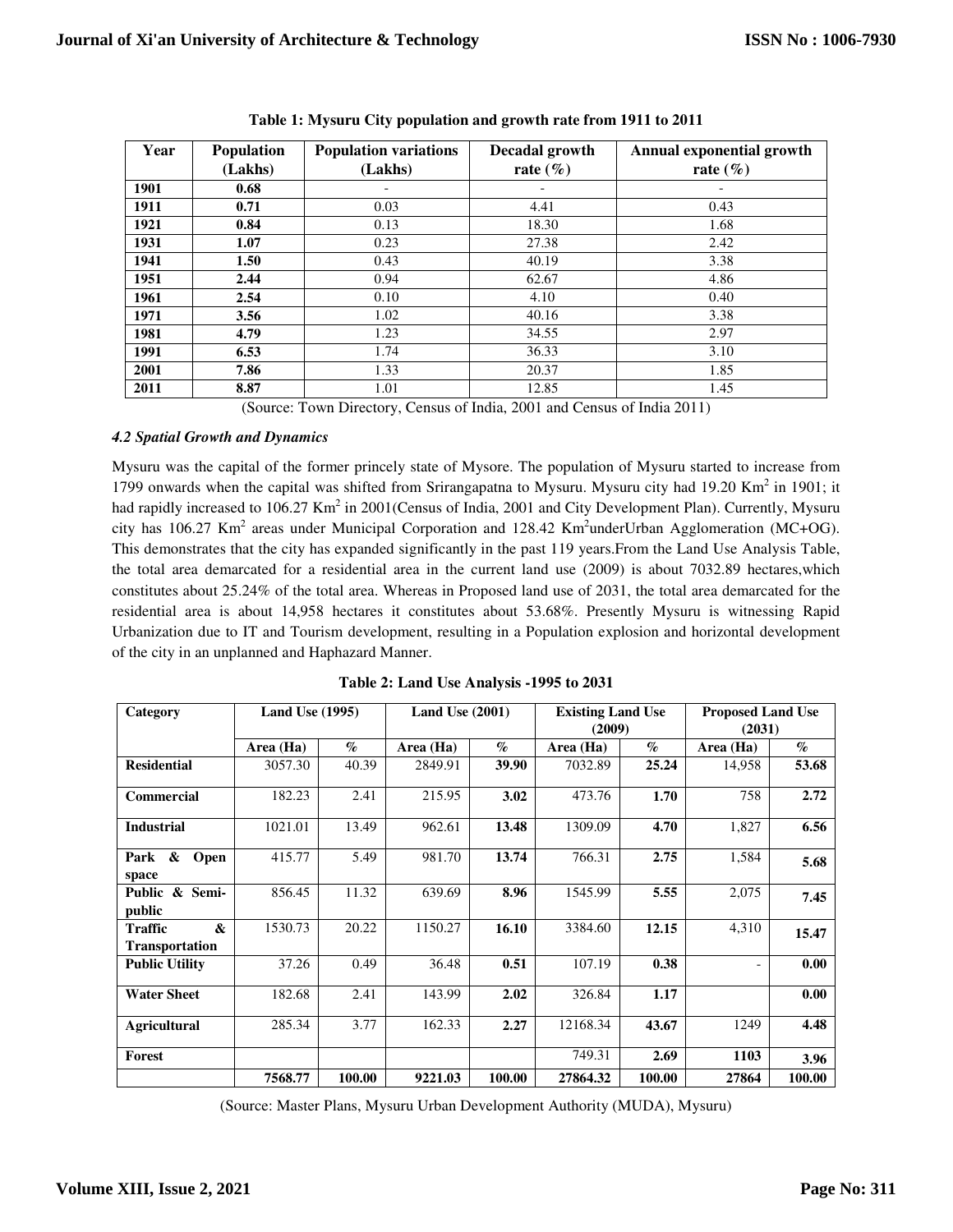# *4.3. Methodology for Delineation of Peri Delineation of Peri-Urban Area*

Under the provisions of the Karnataka Town and Country Planning Act 1961, the State Government provides for the regulation of planned growth of land-use and development for Urban Areas can declare any area as Local Planning area (LPA) for the Preparation of Master Plan. The present Local planning area (LPA) of Mysuru includes Mysore City Corporation area, Nanjangud Town Municipal Council area, 84 villages within Mysore taluka, 19 villages within Nanjangud taluka and 14 villages within Srirangapatna taluk. It covers an area of 509.03 sq. km.

within Nanjangud taluka and 14 villages within Srirangapatna taluk. It covers an area of 509.03 sq. km.<br>Based on nature of spatial expansion, existing and proposed land use (Figure 1 & 2) etc.it is Cleary evident thatthe spatial growth is predominant more towards the western part of Mysuru, i.e., beyond the conurbation boundary and extending towards the edge of Local Planning Area(LPA). Further,this growth is very intense particularly between two main regional roads, i.e. Hunsur Road (SH-88) which connects Mysuru with Bantawal taluk in Dakshina Kannada vi Madikeri and Mangalore and Nanjangud Road (NH 766, previously NH-212) which connects Kozhikode in Kerala with Kollegal in Karnataka via Mysore.

Kozhikode in Kerala with Kollegal in Karnataka via Mysore.<br>Finally, Extensive field observations and photo documentation further revealed that due to the demand for additional land and natural resources these developments extended beyond the legal jurisdiction, i.e., local planning area into the surrounding village settlements which comprises of the Peri Peri-Urban Area.



By considering the proximity to Mysuru city, the study area was delineated and further divided into two buffer zone of 5 Km radius and 10 Km radius from the edge of LPA. (Figure 3).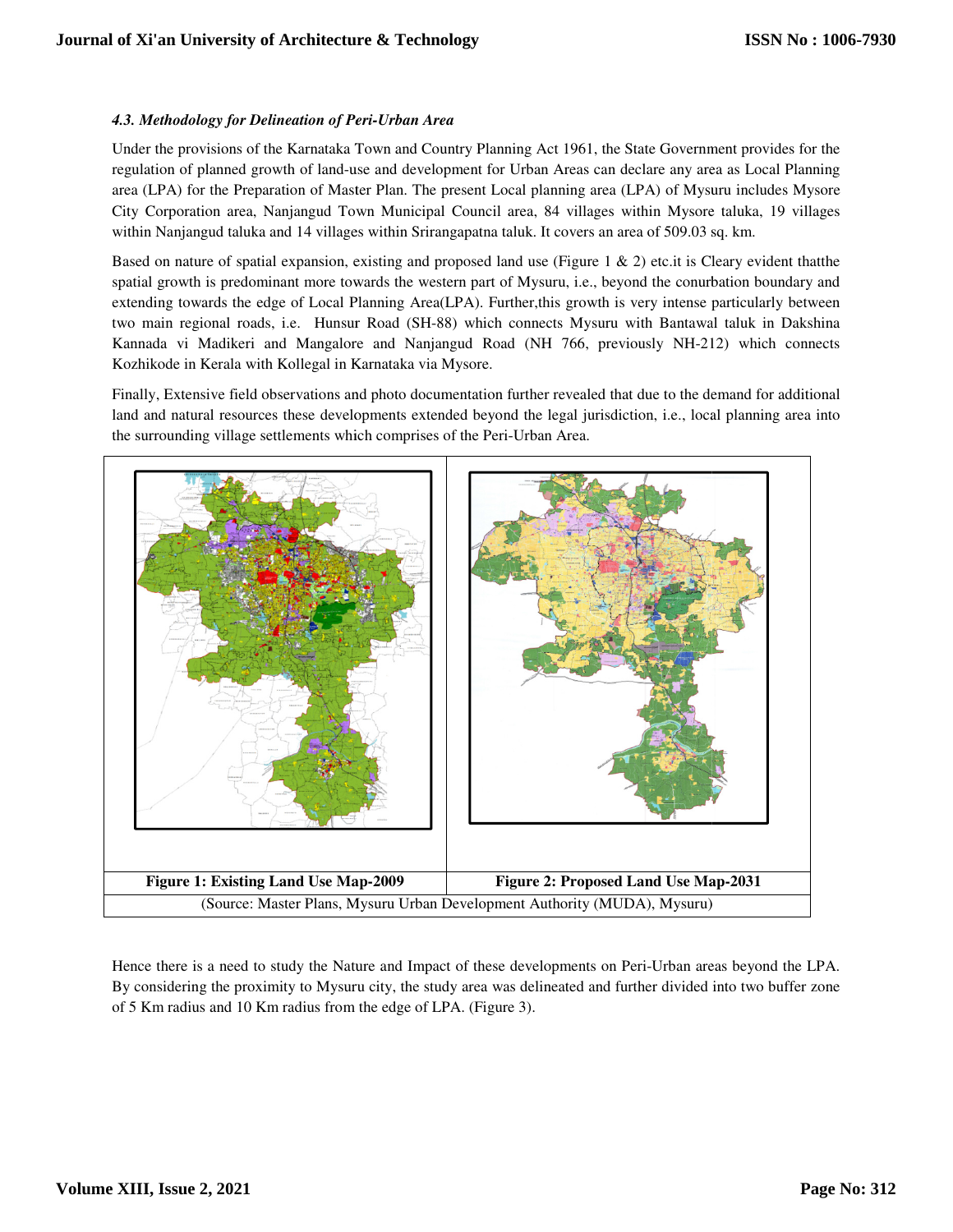

# **V. RESULTS AND DISCUSSIONS**

# **5***.1. Change Detection Techniques for Land Use and Land Cover and Land*

To study the Spatial changes from 2001 to 2012, the satellite images of 2 periods are collected. Using GIS and Remote sensing, Geospatial Analysis such as Change Detection technique to calculate the land use/ land cover changes from 2001 to 2012, were carried out and discussed below.

Change detection is a process that measures how the attributes of a particular area have changed between two or more periods. Change detection often involves comparing aerial photographs or satellite imagery of the area taken at different times. Change detection has been widely used to assess shifting cultivation, deforestation, urban growth, the impact of natural disasters like Tsunamis, earthquakes and use/land cover changes, etc.

the impact of natural disasters like Tsunamis, earthquakes and use/land cover changes, etc.<br>Multi-spectral pixels of the study area were classified and mapped into five broad land cover classes, i.e., (1) Agriculture land (2) built-up or urban land (3) Forest land (4) Waste or barren land (5) Waterbodies. he study area were classified and mapped into five broad land cover classes, i.e., (1) up or urban land (3) Forest land (4) Waste or barren land (5) Waterbodies.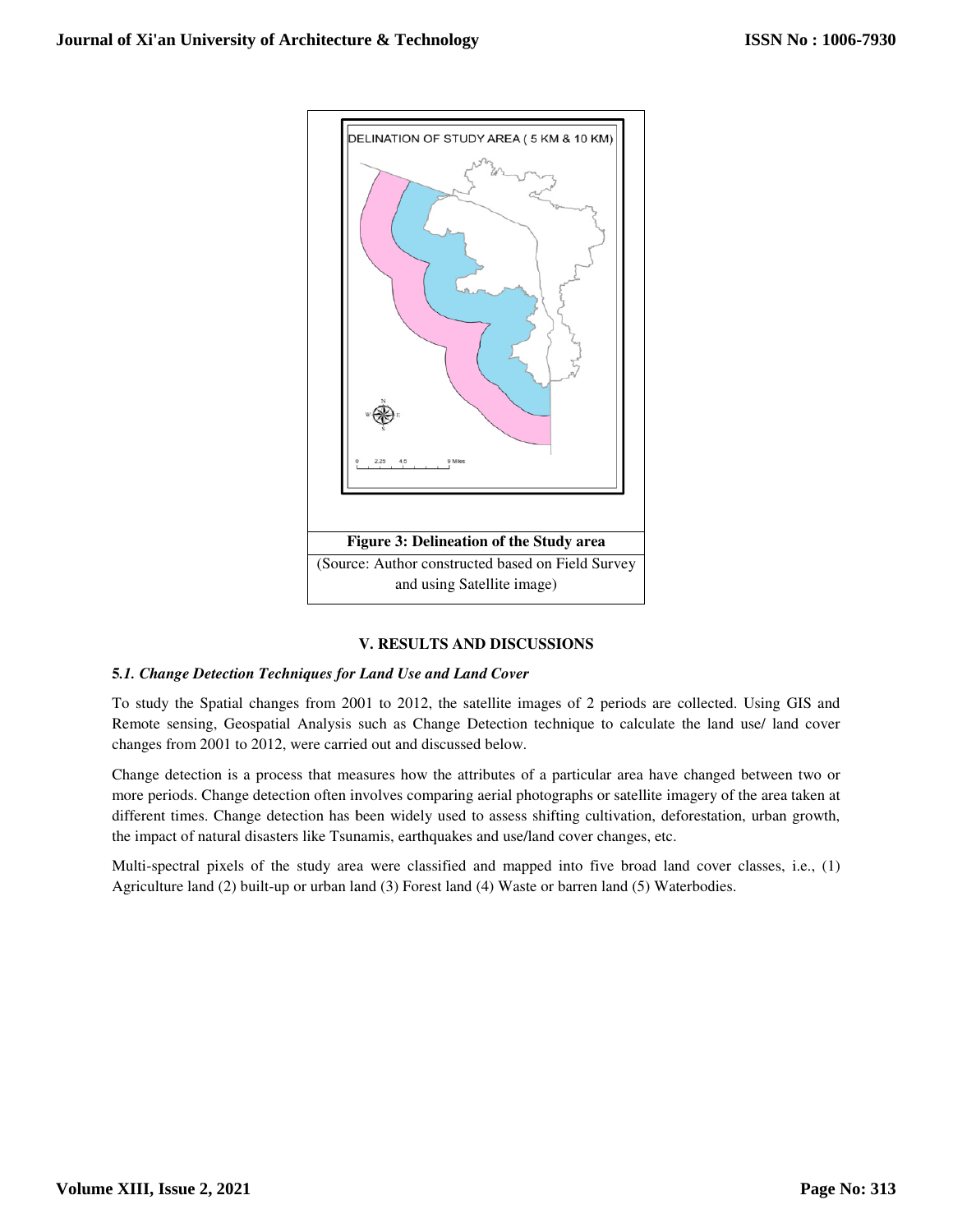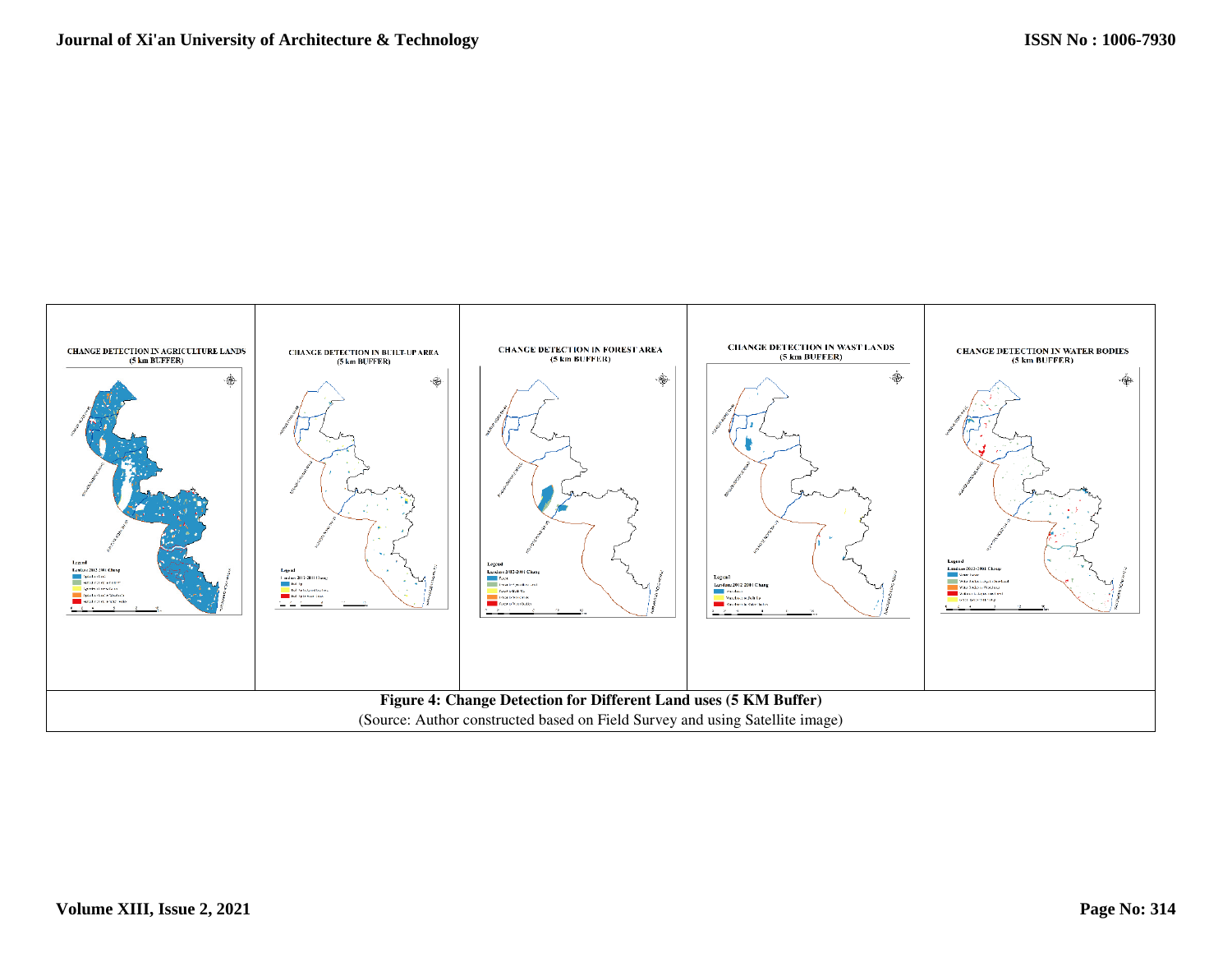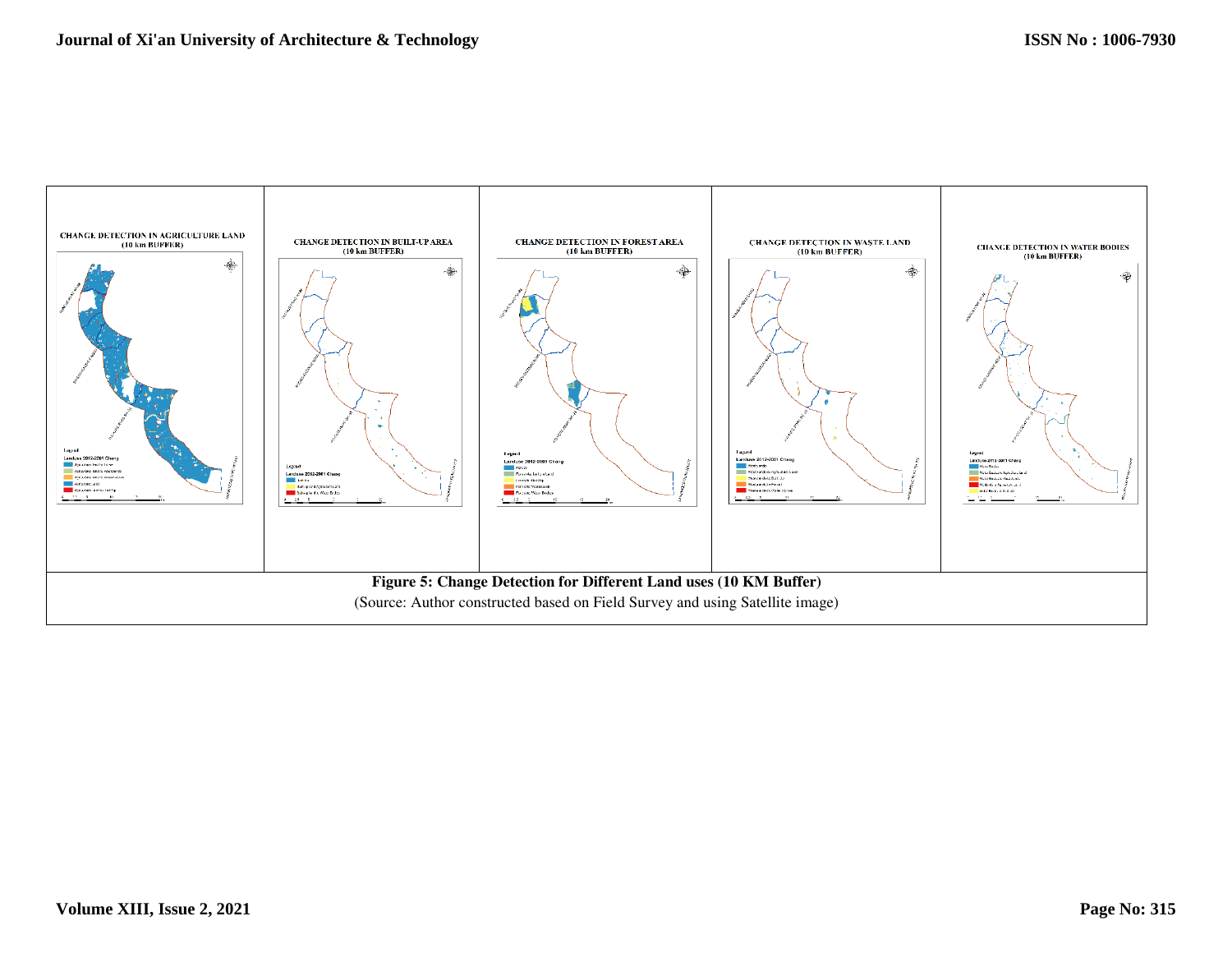To understand land encroachment in different land categories, the change between the multi-temporal land use/land cover was determined and the change detection matrix table (Table 2& 3) was built for 5 Km and 10 Km Buffer separately.

| Land use categories                                                       |                     | 2001               |                 |                          |                     |               |  |  |  |  |
|---------------------------------------------------------------------------|---------------------|--------------------|-----------------|--------------------------|---------------------|---------------|--|--|--|--|
|                                                                           |                     | <b>Agriculture</b> | <b>Built Up</b> | Forest                   | <b>Waste/Barren</b> | Water         |  |  |  |  |
|                                                                           |                     |                    |                 |                          |                     | <b>Bodies</b> |  |  |  |  |
| 2012                                                                      | Agriculture         | 276.74             | 6.78            | 0.29                     | 3.83                | 3.40          |  |  |  |  |
|                                                                           | Built Up            | 2.32               | 2.81            | $\overline{\phantom{a}}$ |                     | 0.03          |  |  |  |  |
|                                                                           | Forest              | 1.79               | 0.11            | 7.15                     | 0.049               | 0.015         |  |  |  |  |
|                                                                           | Waste/Barren        | 2.06               | 0.34            | 0.30                     | 2.96                | 0.044         |  |  |  |  |
|                                                                           | land                |                    |                 |                          |                     |               |  |  |  |  |
|                                                                           | <b>Water Bodies</b> | 4.08               | 0.06            | ۰                        | 0.031               | 2.50          |  |  |  |  |
| (Course Author constructed besed on Eight Current and Apolitical results) |                     |                    |                 |                          |                     |               |  |  |  |  |

|  |  |  | Table 2: Land use/cover change matrix showing land encroachment (km <sup>2</sup> )for 5 Km Buffer |  |  |
|--|--|--|---------------------------------------------------------------------------------------------------|--|--|
|  |  |  |                                                                                                   |  |  |
|  |  |  |                                                                                                   |  |  |

(Source: Author constructed based on Field Survey and Analytical results)

## **The change between land use 2001 and 2016for 5 Km Buffer reveals that:**

a). About 2.32 km<sup>2</sup> of the area under Built up, 1.79 Km<sup>2</sup> of the area under Forest, 2.06 Km<sup>2</sup> of the area under Waste/Barren and  $4.08 \text{ Km}^2$  of the area under water bodieshas been converted into Agriculture land area.

b). About 6.78 km<sup>2</sup> of the area under Agriculture, 0.11 Km<sup>2</sup> of the area under Forest, 0.34 Km<sup>2</sup> of the area under Waste/Barren and  $0.06$  Km<sup>2</sup> of the area under water bodies has been converted into Built Up land area.

c). About 0.29 km<sup>2</sup> of the area under Agriculture, 0.30 Km<sup>2</sup> of the area under Waste/Barren has been converted into Forest land area.

d) About 3.83 km<sup>2</sup> of the area under Agriculture, 0.049 Km<sup>2</sup> of the area under Forest and 0.031 Km<sup>2</sup> of the area under Water Bodies has been converted into Waste/Barren land area.

e) About 3.40 km<sup>2</sup> of the area under Agriculture, 0.03 Km<sup>2</sup> of the area under Built Up, 0.015 Km<sup>2</sup> of the area under Forest and  $0.044 \text{ Km}^2$  of the area under Waste/Barren has been converted into Water Bodies.

| Land use categories |                     | 2001               |                 |        |                     |               |  |  |  |  |
|---------------------|---------------------|--------------------|-----------------|--------|---------------------|---------------|--|--|--|--|
|                     |                     | <b>Agriculture</b> | <b>Built Up</b> | Forest | <b>Waste/Barren</b> | Water         |  |  |  |  |
|                     |                     |                    |                 |        |                     | <b>Bodies</b> |  |  |  |  |
| 2012                | Agriculture         | 232.27             | 4.06            | 0.50   | 1.94                | 3.45          |  |  |  |  |
|                     | Built Up            | 1.54               | 2.18            |        | ۰                   | 0.017         |  |  |  |  |
|                     | Forest              | 3.55               | 4.08            | 15.12  | 0.061               | 0.024         |  |  |  |  |
|                     | Waste/Barren        | 1.33               | 0.35            | 0.25   | 1.35                | 0.020         |  |  |  |  |
|                     | land                |                    |                 |        |                     |               |  |  |  |  |
|                     | <b>Water Bodies</b> | 4.49               | 0.037           | 0.04   | ۰                   | 2.81          |  |  |  |  |

**Table 3: Land use/cover change matrix showing land encroachment (km<sup>2</sup> )for 10 Km Buffer** 

(Source: Author constructed based on Field Survey and Analytical results)

## **The change between land use 2001 and 2016for 10 Km Buffer reveals that:**

a). About 1.54  $km^2$  of the area under Built up, 3.55  $km^2$  of the area under Forest, 1.33  $km^2$  of the area under Waste/Barren and 4.49  $\text{Km}^2$  of the area under water bodieshas been converted into Agriculture land area.

b). About 4.06 km<sup>2</sup> of the area under Agriculture, 4.08 Km<sup>2</sup> of the area under Forest, 0.35 Km<sup>2</sup> of the area under Waste/Barren and  $0.037$  Km<sup>2</sup> of the area under water bodies has been converted into Built Up land area.

c). About 0.50 km<sup>2</sup> of the area under Agriculture, 0.25 Km<sup>2</sup> of the area under Waste/Barren and 0.04 Km<sup>2</sup> of the area under water bodies has been converted into Forest land area.

d) About 1.94  $km^2$  of the area under Agriculture, 0.061 Km<sup>2</sup> of the area under Forest has been converted into Waste/Barren land area.

e) About 3.45 km<sup>2</sup> of the area under Agriculture,  $0.017$  Km<sup>2</sup> of the area under Built Up,  $0.024$  Km<sup>2</sup> of the area under Forest and  $0.020$  Km<sup>2</sup> of the area under Waste/Barren has been converted into Water Bodies.